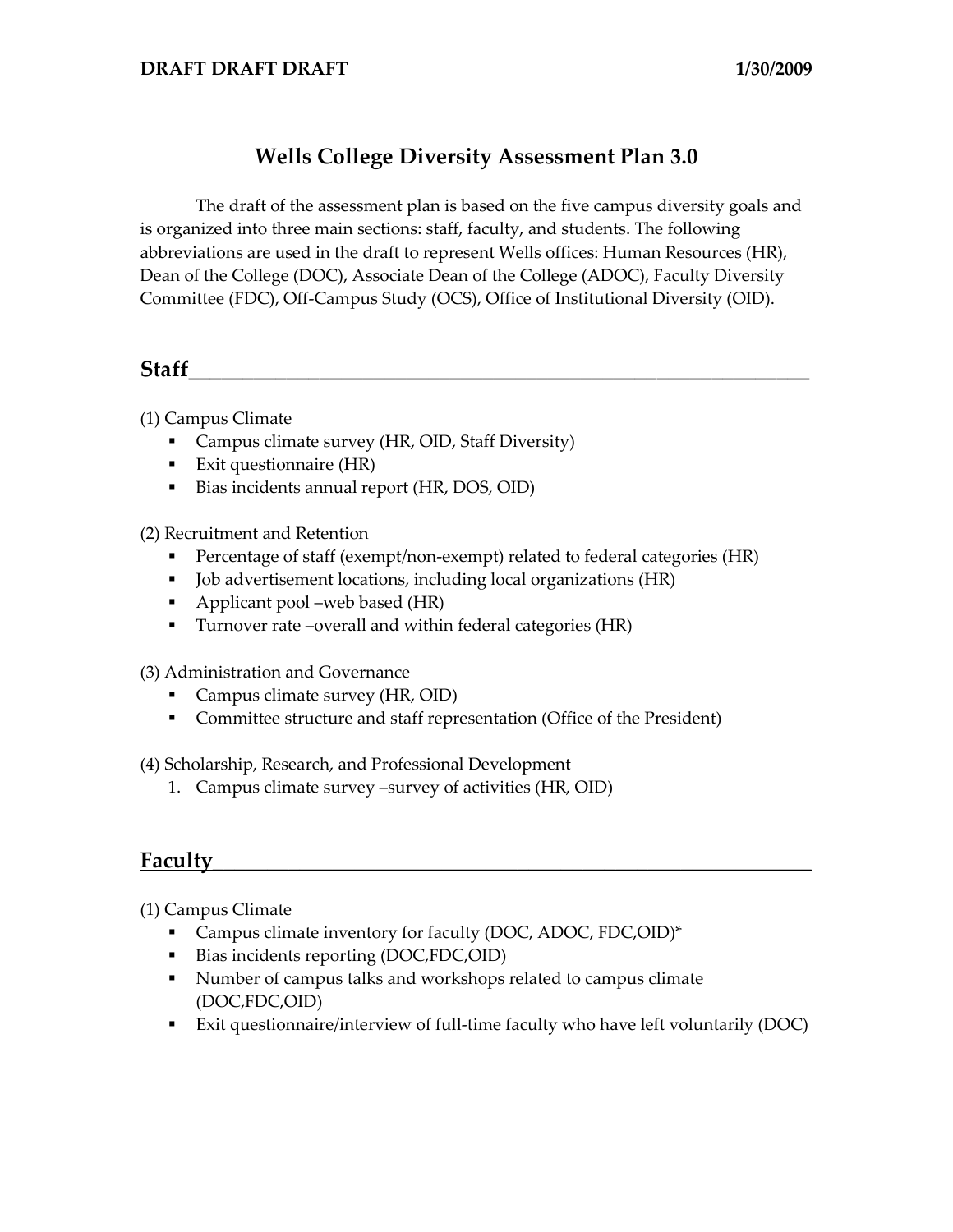### **DRAFT DRAFT DRAFT 1/30/2009**

(2) Recruitment and Retention

- Overall percentage of faculty from federally protected categories (DOC,FDC,OID)
- **Percentage of faculty from federally protected categories by rank** (DOC,FDC,OID)
- Comparison of overall percentage to peer and aspirant institutions (DOC,FDC,OCS\*,OID)
- Web-based applicant pool survey (DOC, Human Resources)
- Position advertisement/recruitment sources (DOC, Human Resources)
- Retention rates (DOC)
- (3) Administration and Governance
	- Campus climate survey for faculty (DOC,FDC,OID)
	- Inventory of key faculty committee members (DOC,FDC,OID)
- (4) Curriculum and Pedagogy
	- Inventory of diversity courses in course schedules (ADOC)
	- Assessment of general education requirements as related to diversity
	- **Percentage of students in academic programs (DOC)**
	- Number of workshops at Wells College (ADOC,FDC,OID)
	- Percentage of faculty who have attended these workshops (ADOC, FDC, OID)
	- **Campus climate survey**

(5) Scholarship

■ Inventory of faculty research in PAR (DOC, FDC)

### **Students\_\_\_\_\_\_\_\_\_\_\_\_\_\_\_\_\_\_\_\_\_\_\_\_\_\_\_\_\_\_\_\_\_\_\_\_\_\_\_\_\_\_\_\_\_\_\_\_\_\_\_\_\_**

(1) Campus Climate

- Campus climate survey for students (DOS,OID)
- Bias protocol incidents (DOS)
- **IDED** Inventory of intercultural student groups (DOS)
- Inventory of intercultural events (DOS)
- NSSE and CIRP data (DOS, ADOC)
- **Middle States (DOS, ADOC)**
- Focus groups (DOS,OID)
- (2) Recruitment and Retention
	- Overall percentage of student body by federally protected categories (DOS, DOC)
	- Overall retention rates (DOS, DOC)
	- Graduation rates (DOS, DOC)